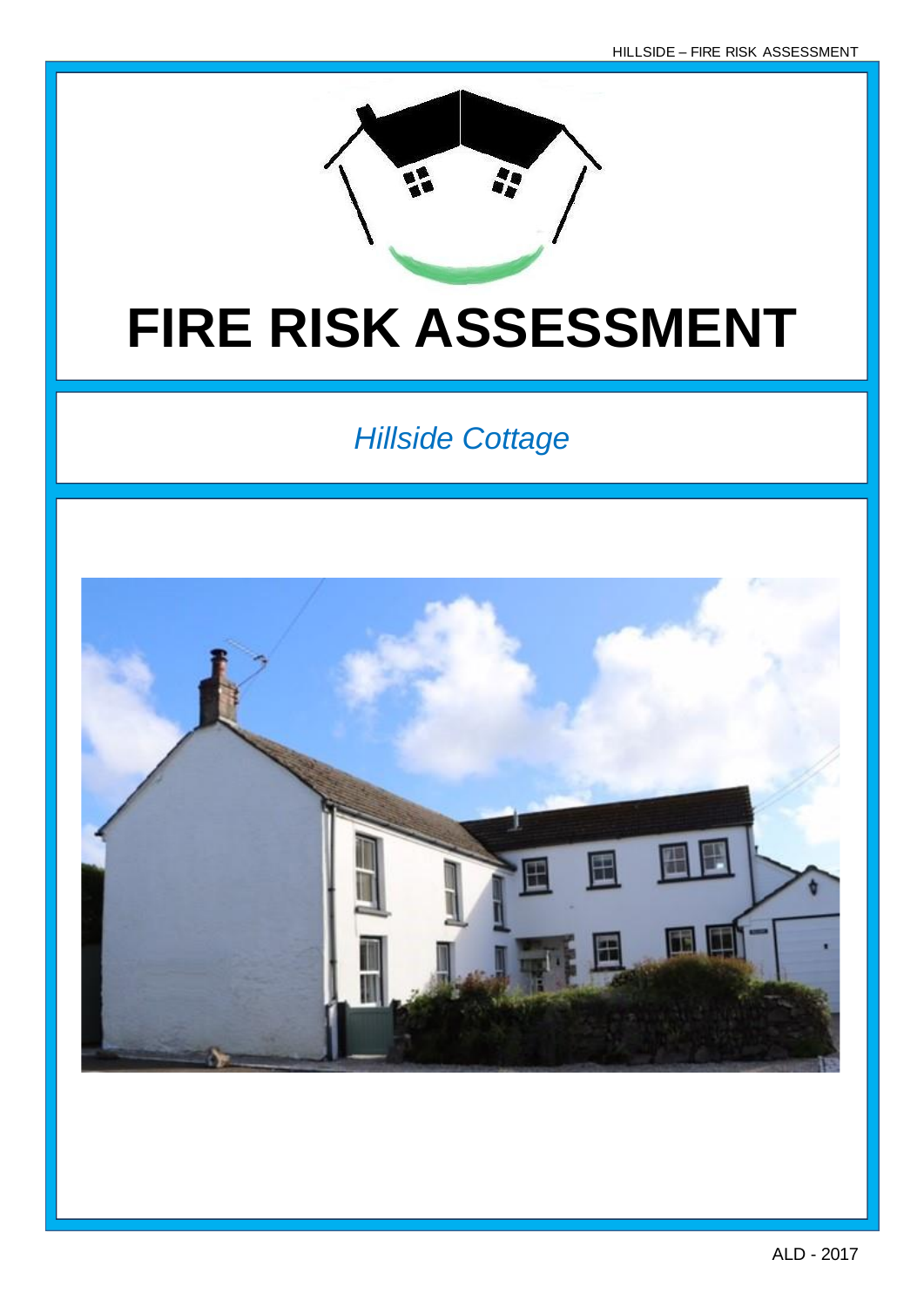# **1 PREMISES PARTICULARS**

### **Premises Address Use of Premises Address Use of Premises**

*Hillside Cottage Gorran Churchtown St Austell Cornwall PL26 6HN*

*Holiday Let*

*Owner of Premises Mr & Mrs Laney-Davis*

### *Relevant Legislation*

*Regulatory Reform (Fire Safety) Order 2005 – Enforced by Cornwall Fire & Rescue Service*

*Date of Risk Assessment 10th May 2022* *Date of Review*

*May 2025*

*Name & relevant details of the person who carried out the Fire Risk Assessment*

*Andrew Laney-Davis*

*(Fire Safety Officer/Fire Risk Assessor)*

### **2 MANAGEMENT SYSTEMS**

#### *Commentary:*

*These premises are used as a Holiday Letting unit for 7 people.*

*The Home Folder contains information of use to the guests, including safety information with regards to smoke, heat and carbon monoxide detection.* 

*It is prohibited to use candles or to smoke in the premises.*

*There is a system of maintenance and testing in place to ensure that fire alarm systems and carbon monoxide detection are tested in accordance with British Standards. Records of these tests are kept in a book by the housekeeping staff.*

*Records of PAT, electrical, gas and fire extinguisher checks and maintenance are kept.* 

*Fire risk assessment to be reviewed periodically or when any significant change occurs.*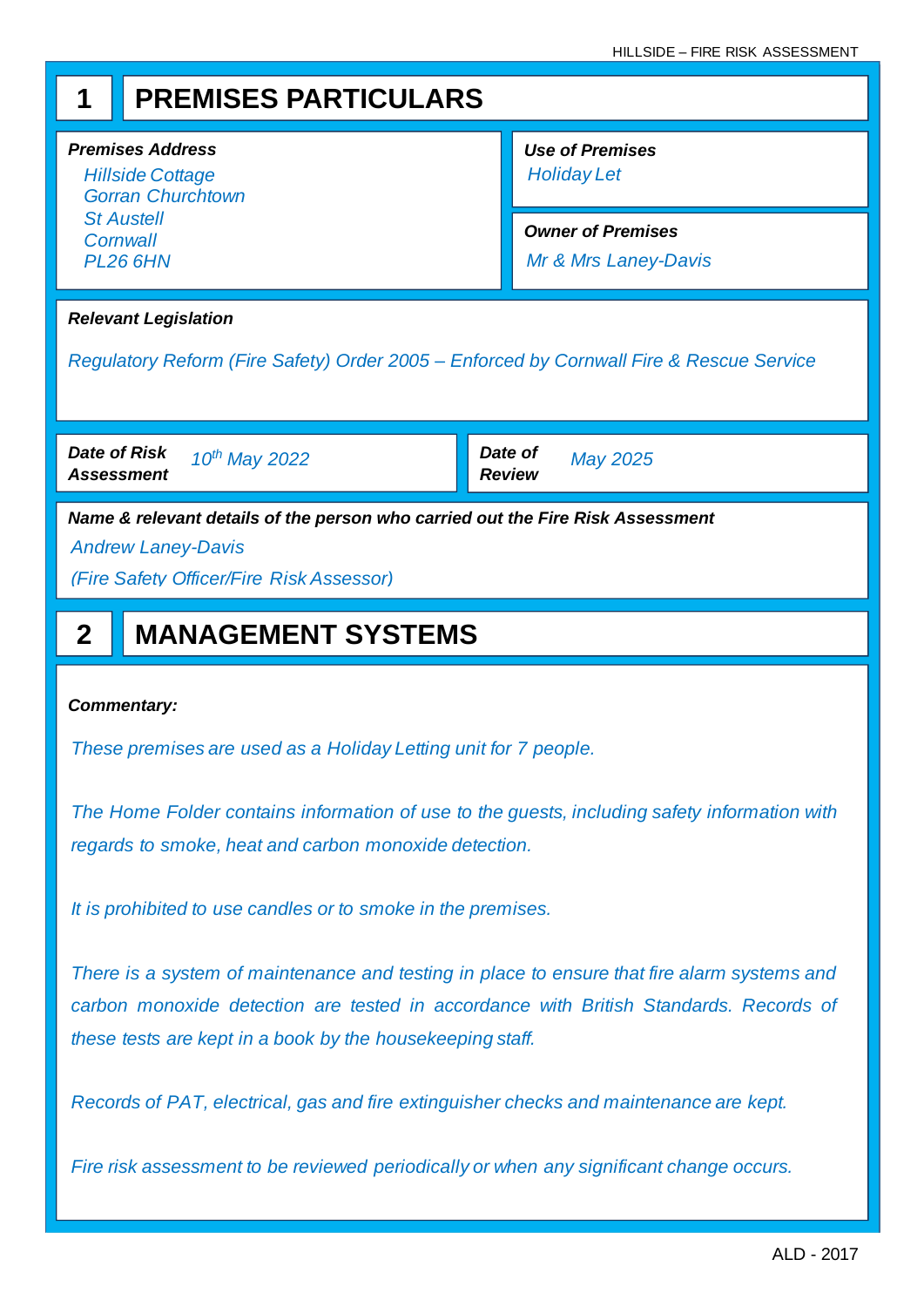### **3 GENERAL DESCRIPTION OF PREMISES**

### *Description:*

*An 'L' shaped building, originally laid out as two separate cottages dating back to the late 1800s, it has been combined and extensively extended and modernised, retaining much of the character of the original properties with low beamed ceilings, ledged and braced doors downstairs and fireplace with new wood burning stove, whilst benefiting from a modern, newly fitted kitchen, en-suite bathroom, family shower room and gas central heating. There are 4 bedrooms and a newly built sunroom at the rear accessed from first floor level.*

| <b>Occupancy</b>                                                                     | <b>Size</b>                                                       |
|--------------------------------------------------------------------------------------|-------------------------------------------------------------------|
| The maximum Number of persons<br>7 quests<br>within the premises at any one time:    | <b>Building footprint</b><br>$12 \times 18$<br>(Metres x Metres): |
| The Total Number of persons who may<br>10<br>resort to the premises at any one time: | 2<br><b>Number of floors:</b>                                     |
| Unlikely as not DDA compliant<br>Any disabled persons:                               | <b>Number of Stairs:</b>                                          |

### **4 FIRE SAFETY SYSTEMS WITHIN THE PREMISES**

*Fire Warning System: (i.e. automatic fire detection, break-glass system to BS 5839, other) Wireless interlinked smoke and heat detectors fitted to BS 5839, Part 6, grade F, LD2*

*Emergency Lighting: (i.e. maintained/non-maintained, 1hr/3hr duration to BS 5266)*

*No emergency lights fitted. Borrowed lighting from adjacent street light. Also wind-up torches in bedrooms at either end of the cottage.*

*Other: (i.e. Sprinkler system to LPC rules BS 5306) None*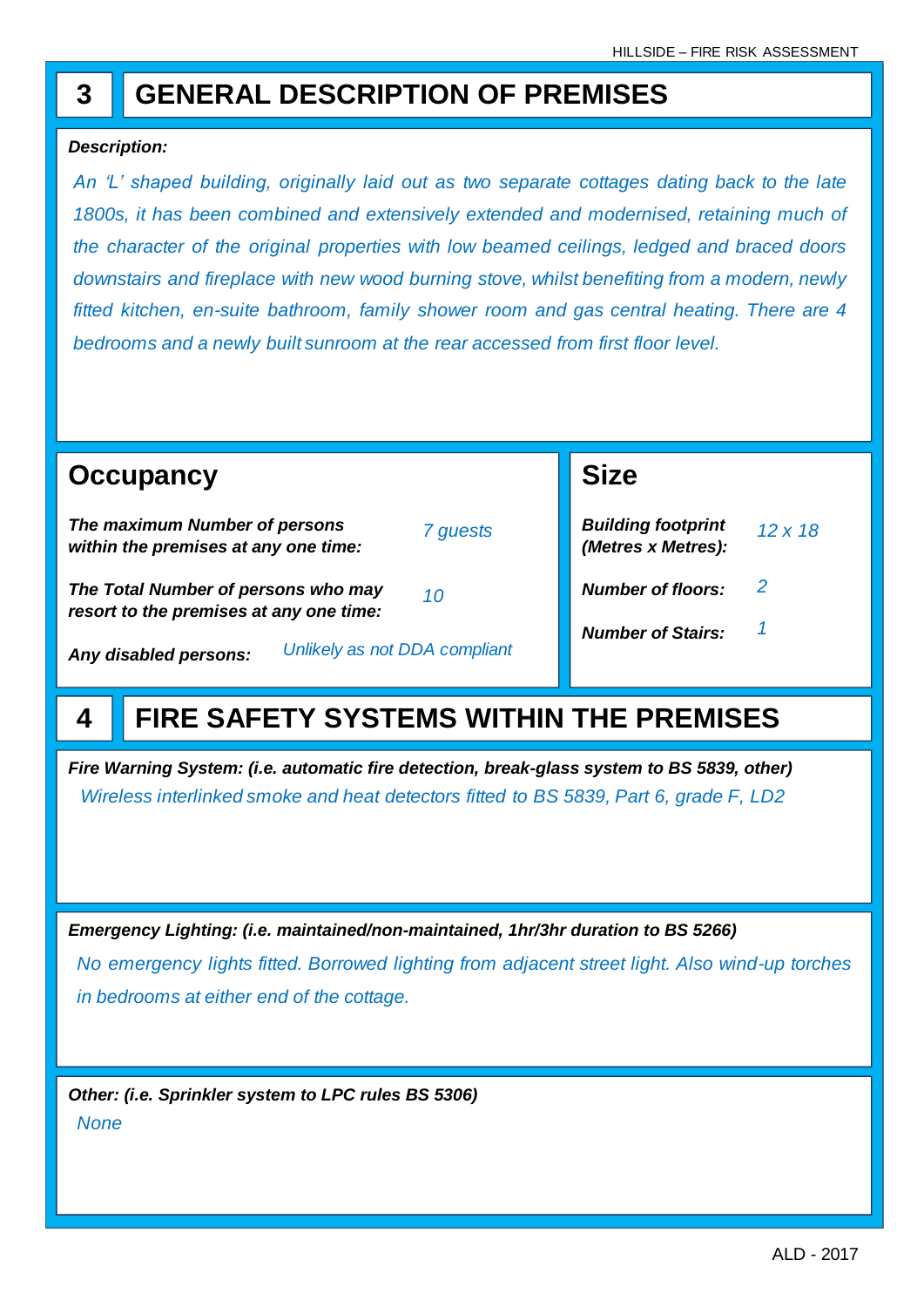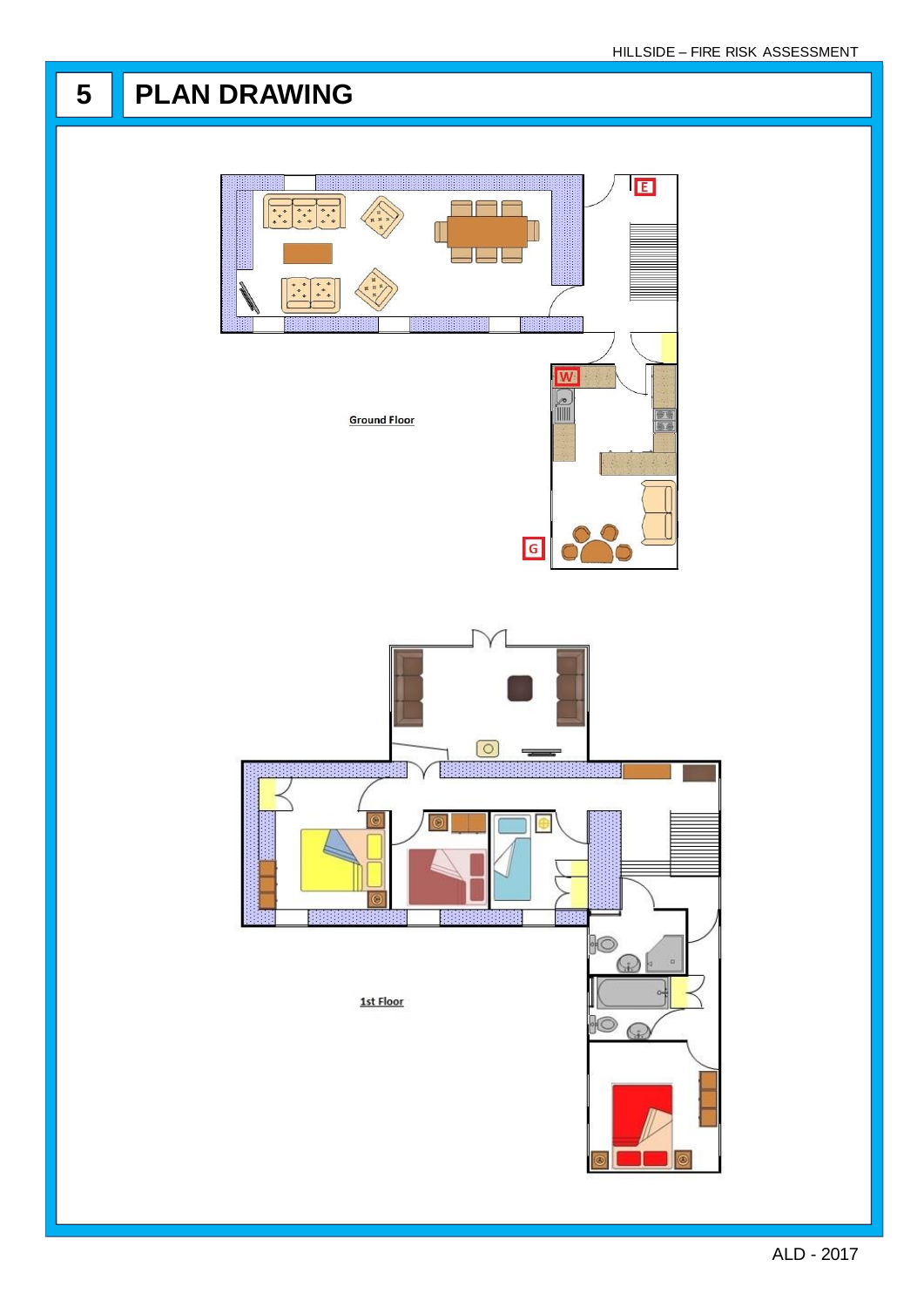### **6 IDENTIFY FIRE HAZARDS**

#### *Sources of Ignition:*

*Normal cooking and heating facilities in the premises. Woodburning stove in lounge, electric heater in sunroom.*

*Gas shut off for Calor under the kitchen window.*

*Electric shut off under the stairs*

#### *Sources of Fuel:*

*Nothing untoward noted in the premises. Subterranean gas tank under front lawn.*

#### *Work Processes:*

*There are no works processes in the general use of the premises,* 

#### *Charging of Electric Vehicles (EV):*

*With the increase in use of the electrically powered vehicle (EV) and the 2030 deadline to stop the sale of internal combustion engines, it has become apparent that more EVs will be visiting the cottage. Charging an EV from a 13 amp domestic socket takes 8 – 24 hours to*  fully charge which makes any plug, socket and cabling hot due to the constant draw on the *power supply for which it is not designed, this in turn can create a potential fire hazard. Also there is no outside socket available meaning the window would have to be left open creating a security risk. The household insurance does not cover any of this and therefore it is prohibited to use an extension lead to charge an EV at the property.*

*It is highlighted on the Agent's website, forming part of the booking conditions, that charging is not permitted. A poster will be displayed in the property to this effect, which also includes nearby places with bespoke charging units installed and a section will be added to the information folder.*

### *Structural features that could promote the spread of fire:*

*Open beamwork in lounge and kitchen, kitchen has been boarded to fire resisting standard with 2 layers of FR plasterboard.*

#### *Previous fire loss or incidents:*

*None recorded in this ownership.*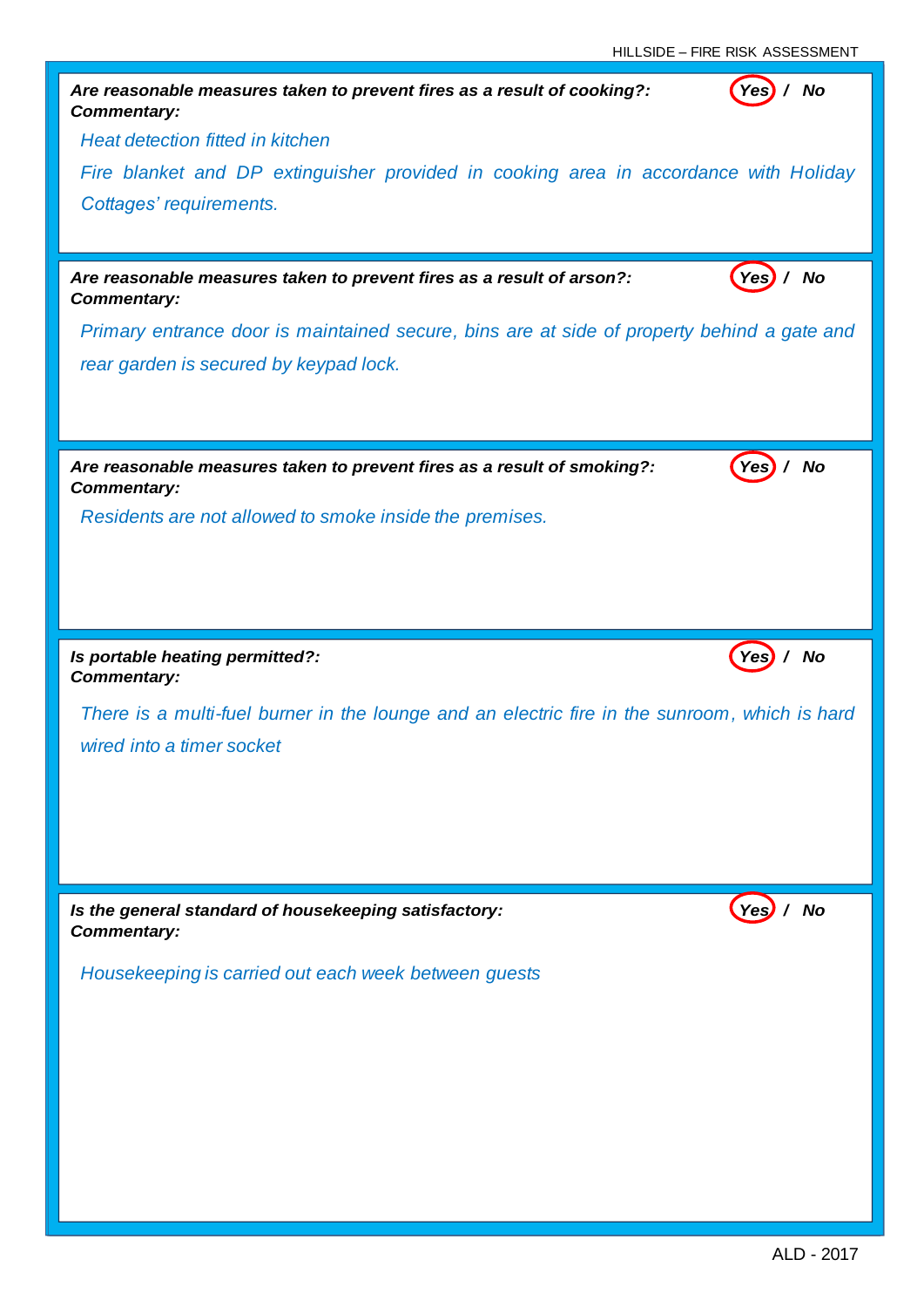### **8 MEANS OF ESCAPE – HORIZONTAL EVACUATION**

#### *Commentary:*

*There are two reasonable ways out of the premises, the main front door which is used as the primary access/egress and also a pair of French doors into the sunroom which then discharges into the rear garden. Egress from the rear garden is via a gate which is free from fastenings. (handle to exit)* 

*There is also another rear door into the garden, however, this is not a viable alternative due to it's locks and it's proximity to the front door.*

#### **MEANS OF ESCAPE – VERTICAL EVACUATION 9**

#### *Commentary:*

*There is a single staircase within the premises, this forms a route from the bedrooms to the front door. There is smoke detection fitted in the escape route and emergency torches in the two main bedrooms. There are also solid wood doors on the kitchen and lounge.*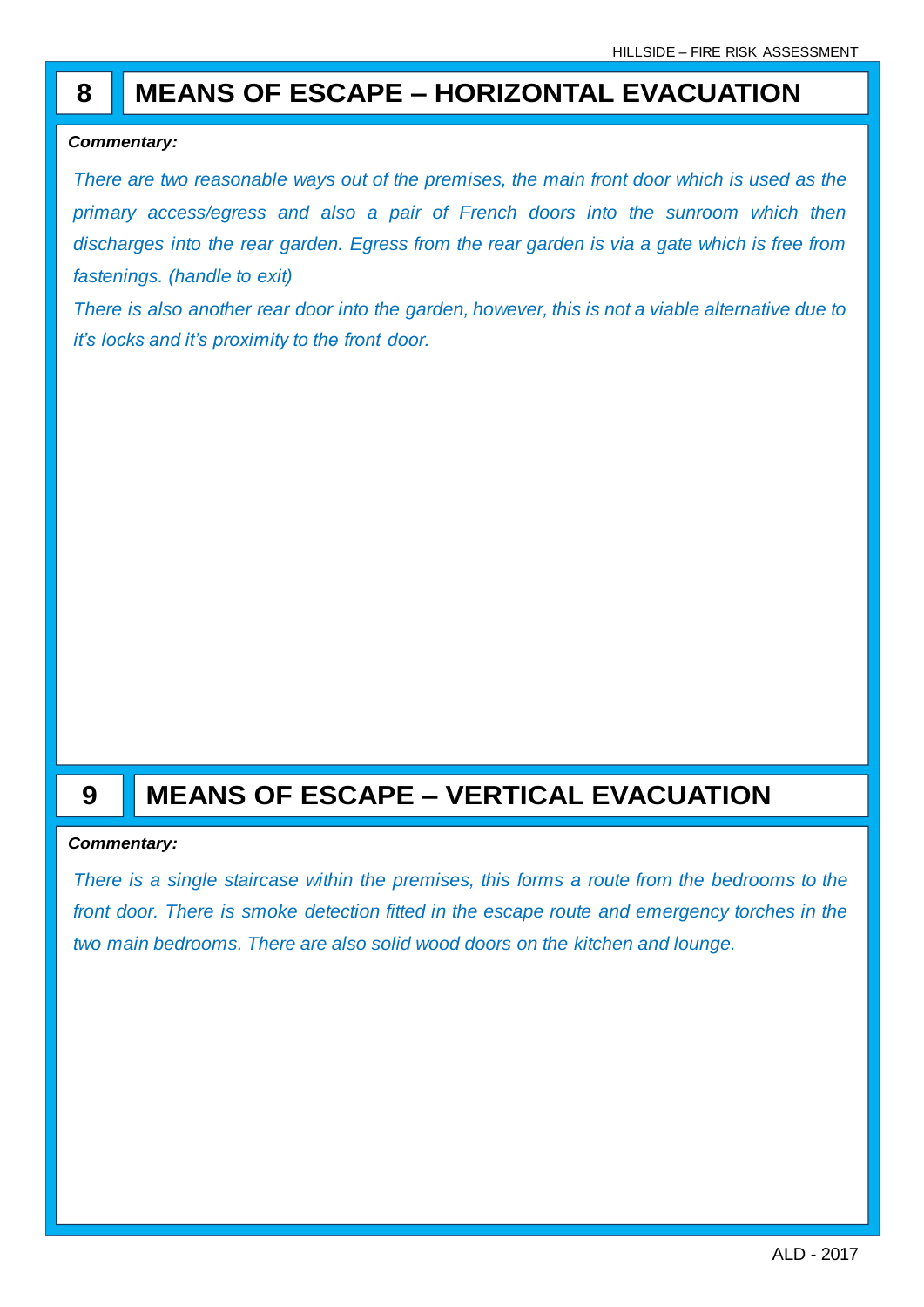### **10 FIRE SAFETY SIGNS & NOTICES**

### *Commentary:*

*N1 (Fire Action) Notices are provided on the back of the front door of the property and also in the Home Folder.*

*There is one route in and out of the building, therefore no other exit signage is required.*

### **11 FIRE WARNING SYSTEM**

#### *Commentary:*

*Automatic detection fitted throughout to BS5839, Part 6, grade F,– wireless interlinked*

### **12 EMERGENCY LIGHTING SYSTEM**

### *Commentary:*

*Borrowed lighting from adjacent streetlight, and torches in the primary bedrooms.*

### **13 FIRE FIGHTING EQUIPMENT**

### *Commentary:*

*Extinguisher and fire blanket in the kitchen*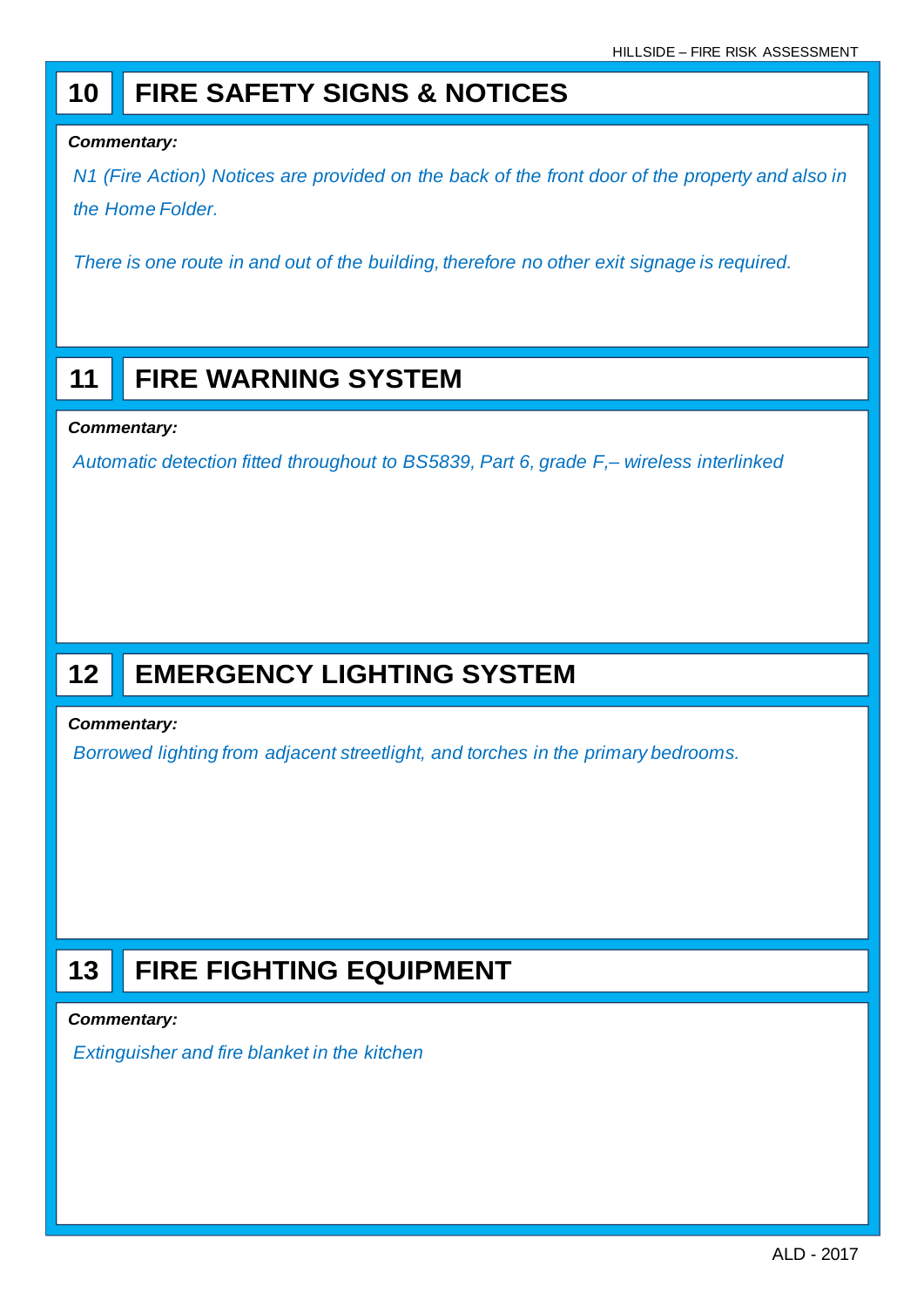| <b>MANAGEMENT - MAINTENANCE</b><br>14                                                                                                                                                                                                   |                  |  |  |
|-----------------------------------------------------------------------------------------------------------------------------------------------------------------------------------------------------------------------------------------|------------------|--|--|
| Is there a maintenance programme for the fire safety provisions in the premises?<br>Yes<br><b>No</b><br><b>Commentary:</b><br>Annual service and monthly checks.                                                                        |                  |  |  |
| Are regular checks of fire resisting doors, walls & partitions carried out?<br><b>Yes</b><br><b>Commentary:</b><br>No compartmentation to check, kitchen ceiling is FR                                                                  |                  |  |  |
| Are regular checks of escape routes & exit doors carried out?<br>Yes<br><b>Commentary:</b><br>Nothing to check as domestic layout to property                                                                                           |                  |  |  |
| Are regular checks of fire safety signs carried out?<br>No<br><b>Commentary:</b><br>N1 notice on back of door checked by owners, no other fire safety signs necessary                                                                   |                  |  |  |
| Is there a maintenance regime for the fire warning system?<br><b>Commentary:</b><br><b>Monthly</b><br>Monthly test carried out by housekeepers<br>Annual test and battery replacement carried out by owners<br><b>Annually</b>          | No               |  |  |
| Is there a maintenance regime for the emergency lighting system?<br><b>Commentary:</b><br><b>Weekly</b><br>Torches checked annually by owners<br><b>Monthly</b><br><b>Annually</b>                                                      | Yes<br><b>No</b> |  |  |
| Is there maintenance of the fire fighting equipment? (By competent person?)<br><b>Commentary:</b><br><b>Weekly</b><br>Presence of Extinguishers and blankets checked by<br>housekeepers, serviced annually by owners<br><b>Annually</b> | Yes<br>No        |  |  |
| Are records kept & their location identified?<br><b>Commentary:</b><br>Records of all tests are kept in book by the housekeepers                                                                                                        | Yes<br>No        |  |  |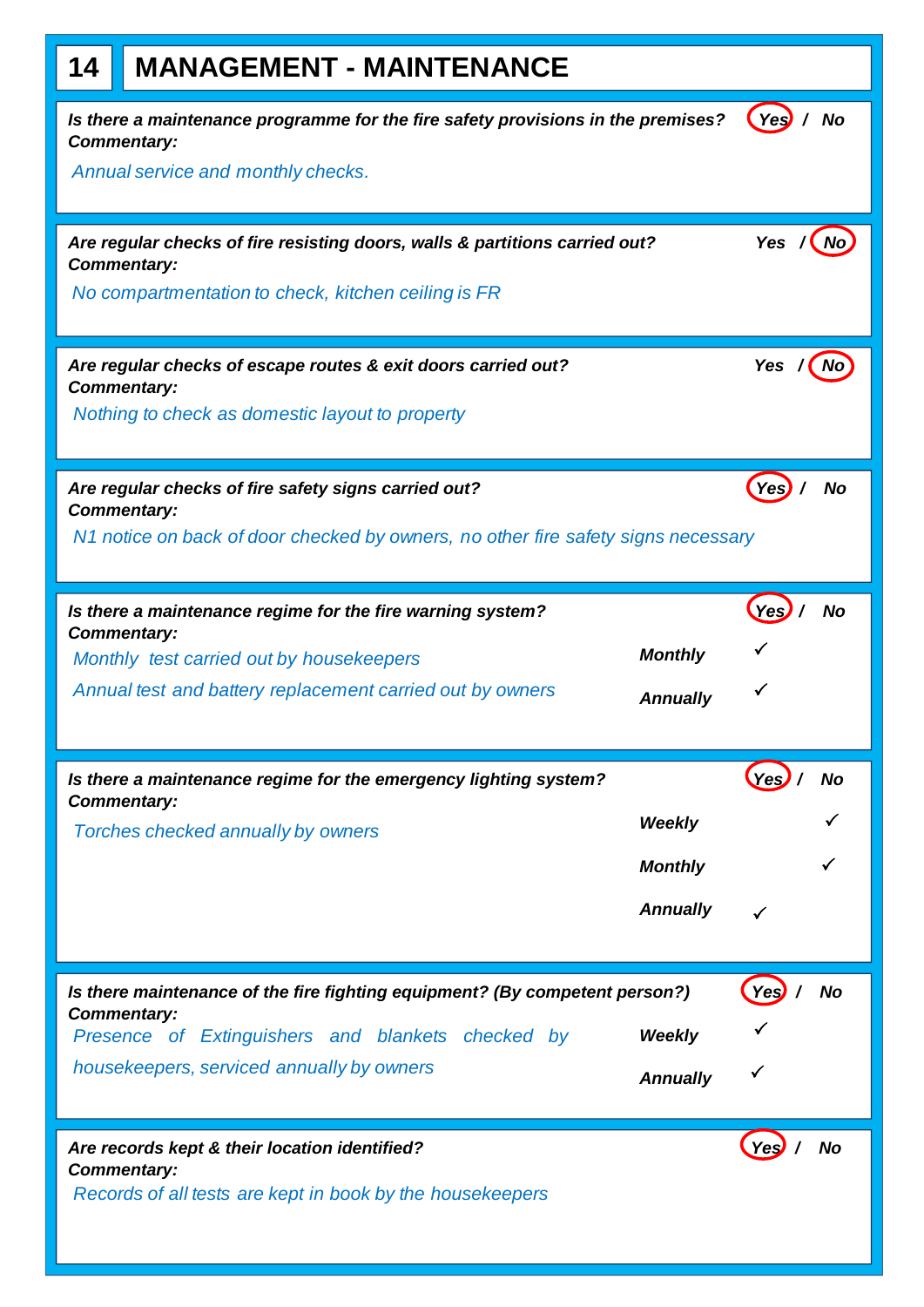### **15 METHOD FOR CALLING THE FIRE SERVICE**

### *Specify:*

*Primarily 999 call from the resident*

### **16 EMERGENCY ACTION PLAN (EAP)**

#### *Commentary:*

*N1 notices displayed with emergency action and muster point*

### **17 TRAINING**

### *Commentary:*

*None for guests*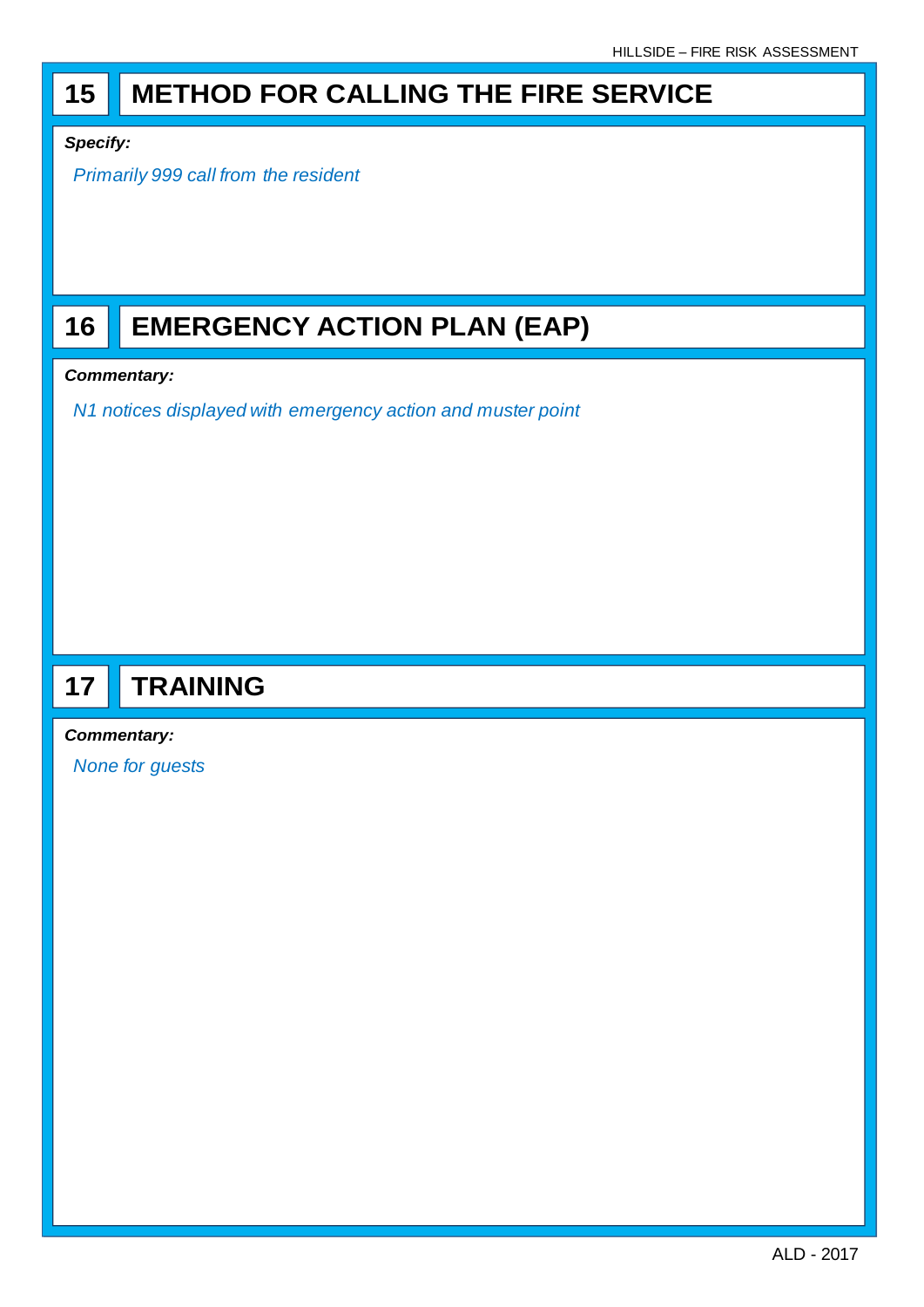### **18 FIRE RISK ASSESSMENT**

The following simple risk level estimator is based on a more general health and safety risk level estimator of the type contained in BS 8800:

| Potential consequences of fire<br>$\Rightarrow$ | <b>Slight harm</b>  | <b>Moderate harm</b> | <b>Extreme harm</b> |
|-------------------------------------------------|---------------------|----------------------|---------------------|
| Likelihood of fire<br>⇓                         |                     |                      |                     |
| Low                                             | <b>Trivial risk</b> | Tolerable risk       | Moderate risk       |
| <b>Medium</b>                                   | Tolerable risk      | Moderate risk        | Substantial risk    |
| High                                            | Moderate risk       | Substantial risk     | Intolerable risk    |

Taking into account the fire prevention measures observed at the time of this risk assessment, it is considered that the hazard from fire (likelihood of fire) at these premises is:

In this context, a definition of the above terms is as follows:

**Low:** Unusually low likelihood of fire as a result of negligible potential sources of ignition.

- **Medium:** Normal fire hazards (e.g. potential ignition sources) for this type of occupancy, with fire hazards generally subject to appropriate controls (other than minor shortcomings).
	- **High:** Lack of adequate controls applied to one or more significant fire hazards, such as to result in significant increase in likelihood of fire.

Taking into account the nature of the building and the occupants, as well as the fire protection and procedural arrangements observed at the time of this fire risk assessment, it is considered that the consequences for life safety in the event of fire would be:



 $\begin{array}{|c|c|c|}\hline \text{Low} & \checkmark \end{array} \begin{array}{|c|c|c|}\hline \text{Median} & \text{||} & \text{---} & \text{High} \end{array}$ 

In this context, a definition of the above terms is as follows:

- **Slight harm:** Outbreak of fire unlikely to result in serious injury or death of any occupant (other than an occupant sleeping in a room in which a fire occurs).
- **Moderate harm:** Outbreak of fire could foreseeably result in injury (including serious injury) of one or more occupants, but it is unlikely to involve multiple fatalities.

**Extreme harm:** Significant potential for serious injury or death of one or more occupants.

Accordingly, it is considered that the risk to life from fire at these premises is:

**Trivial Tolerable Moderate Substantial Intolerable** Commentary:  $\checkmark$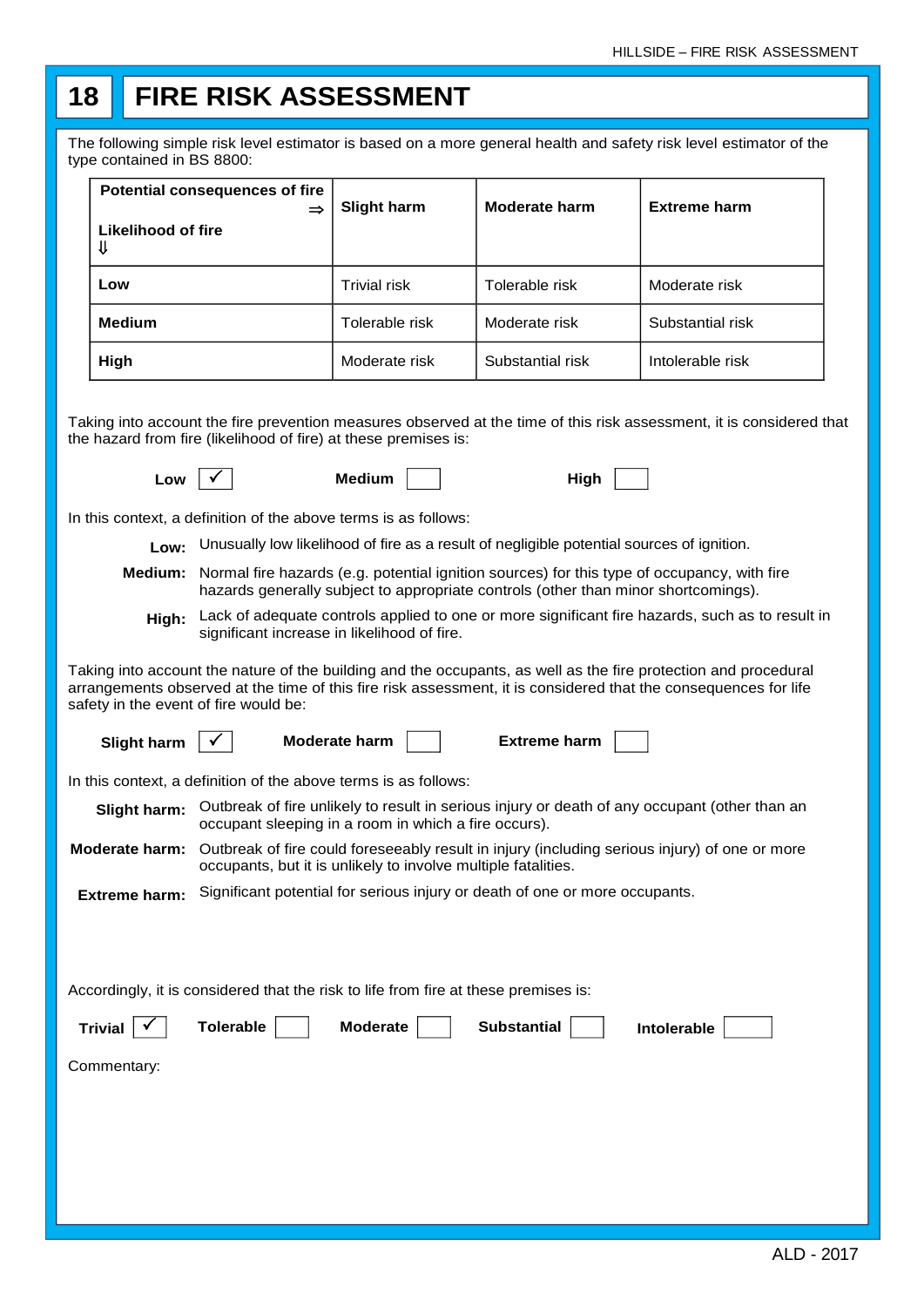### **19 FIRE SAFETY DEFICIENCIES TO BE RECTIFIED**

| Deficiency/Rectification                                                                                                                                                                                                  | <b>Priority</b> | Date to be<br><b>Rectified</b> | <b>Date</b><br><b>Rectified</b> |
|---------------------------------------------------------------------------------------------------------------------------------------------------------------------------------------------------------------------------|-----------------|--------------------------------|---------------------------------|
| Egress from the rear of the cottage is via a padlocked<br>gate. At present it is left unlocked but will be changed<br>to a keypad lock from outside and a lever handle<br>inside to provide satisfactory means of escape. | low             |                                |                                 |
| Carbon Monoxide detector replaced                                                                                                                                                                                         |                 |                                |                                 |
| See section 6 reference charging of Electric vehicles                                                                                                                                                                     |                 |                                |                                 |
| *Insert additional pages as required                                                                                                                                                                                      |                 |                                |                                 |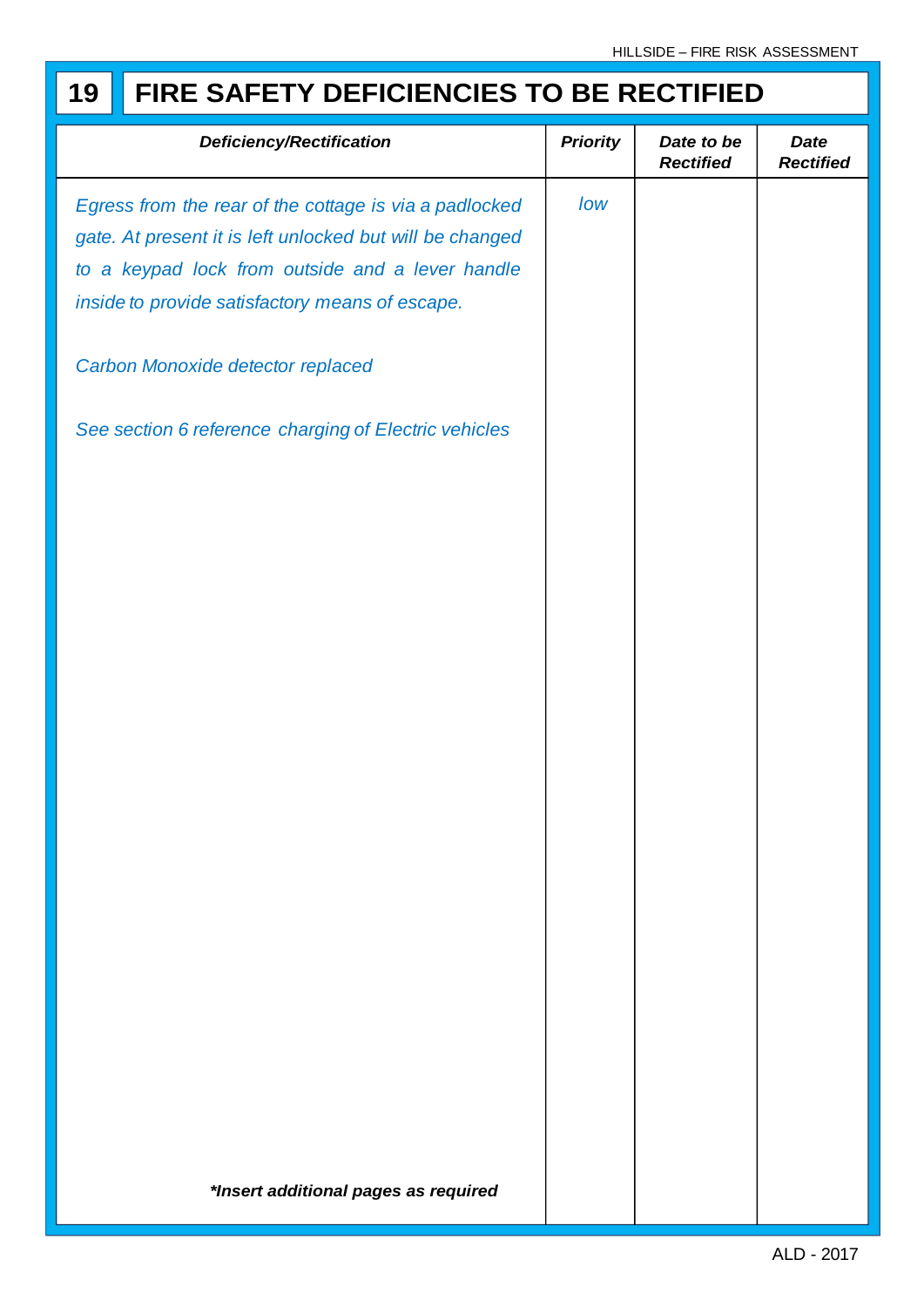| 20 | <b>SIGNIFICANT FINDINGS</b>                                             |                                |
|----|-------------------------------------------------------------------------|--------------------------------|
|    | <b>Significant Finding</b>                                              | <b>Control Measure/Action</b>  |
|    | No significant changes - charging of Electric<br>vehicles now addressed | Sub-section added in section 6 |
|    |                                                                         |                                |
|    | *Insert additional pages as required                                    |                                |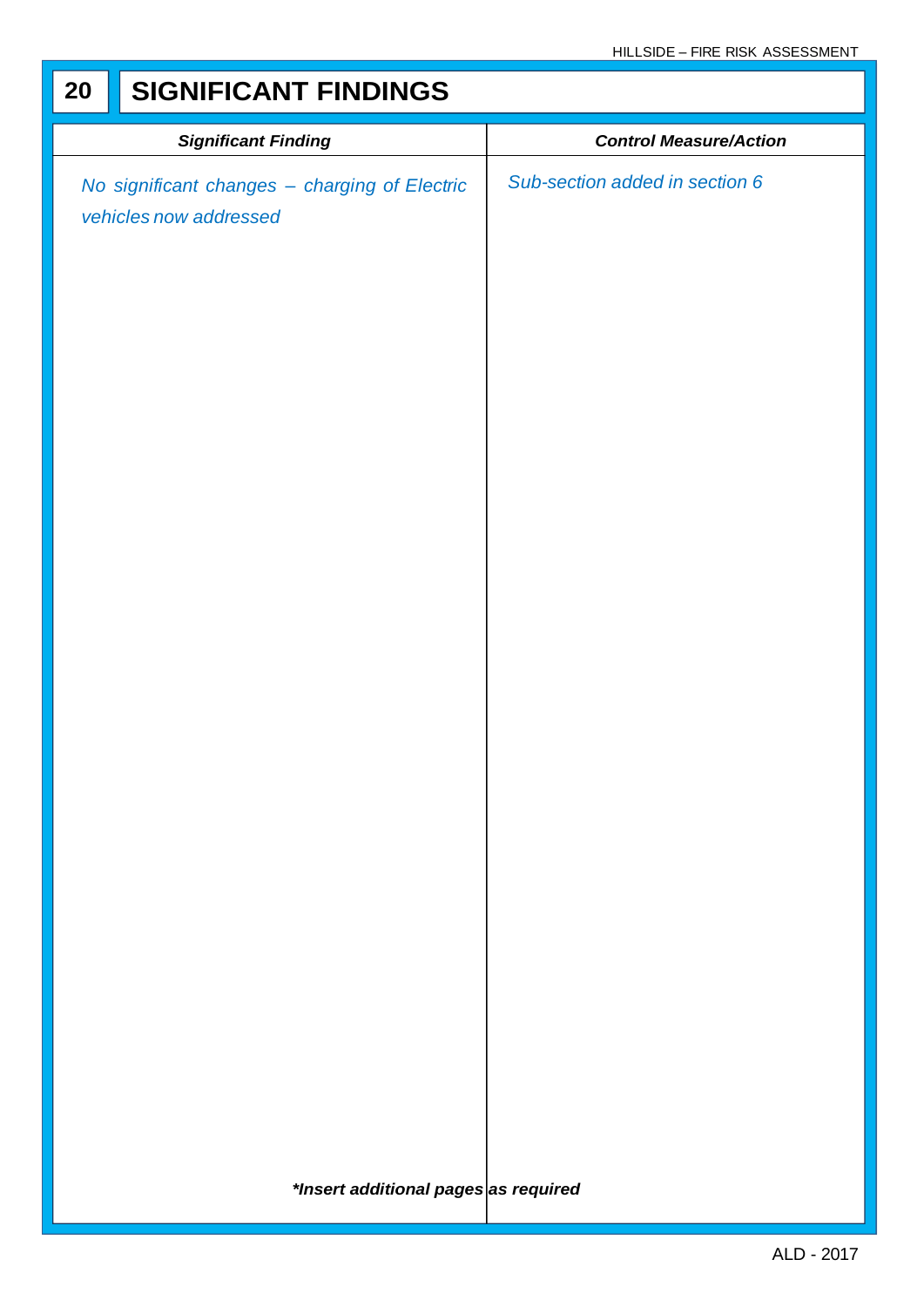### **21 ADDITIONAL ITEMS**

#### *Specify:*

*None, this risk assessment replaces the one dated 27/02/2020 and has been undertaken as a periodic review and to include a section on electric vehicles. No extra work has been identified during this inspection.*

*Need to consult Fire Service Yes / No*

### **22 ANNUAL REVIEW** *Date Changes Signed 01/06/2010 01/04/2012 01/04/2014 01/04/2016 01/03/2017 27/02/2020 Multi fuel burner, extinguisher, fire blanket, Part 6 detection fitted. Torches provided. Electrical consumer unit replaced. No significant changes Kitchen ceiling boarded to FR standard, Wireless interlinked detection fitted to provide earlier warning. Sunroom added, CO alarm changed, rear gate egress changed to be FFF. No significant changes ALD ALD ALD ALD ALD ALD*